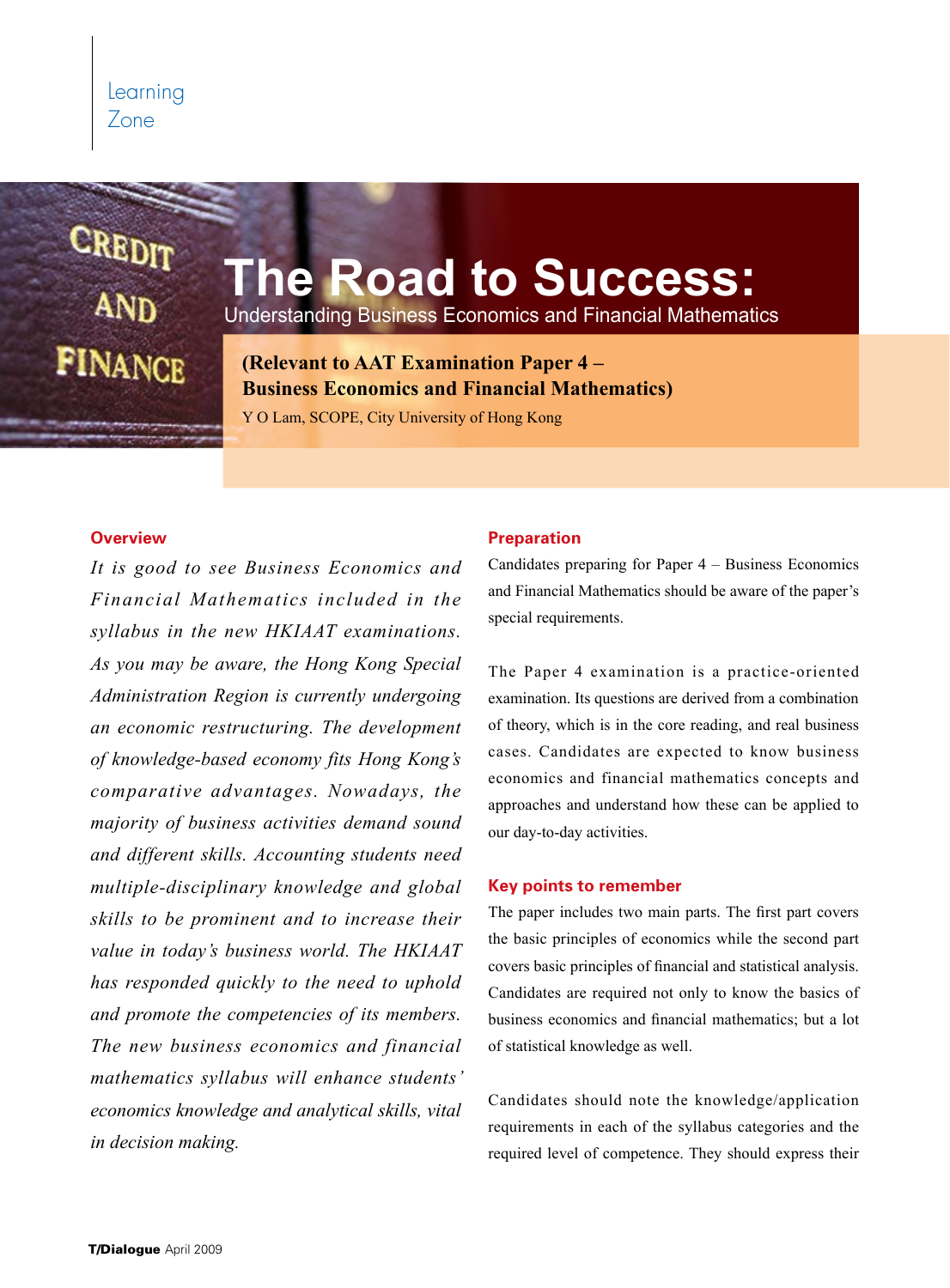ideas clearly in answering the essay-type questions. They will fail to gain the appropriate marks for unclear answers. It is important to include all workings when answering the computational questions. Standard symbols are required in the statistical part of the examination. Candidates are strongly encouraged to make required recommendations even on a wrong computation answers because marks will be given for reasonable answers. Candidates are reminded that they should study thoroughly in both parts of the syllabus. Any imbalance in their studies will result in not achieving high marks or even a failure sometimes. (though they do not need to gain minimum marks in both parts).

#### **Study text**

The study text is the student's reference book. It covers the syllabus and details primary topics and sub-topics under the seven units of competency. A large number of practice questions and exam-type questions reinforce knowledge. It is a good study tool for candidates preparing for the examination.

#### **Examples**

The following examples describe some of the typical issues that arise so as to help candidates understand business economics and financial mathematics ideas and approaches and how these apply to day-to day business activities.

### **Example 1: Absolute advantage and comparative advantage**

Two manufacturing companies, JC and MS, produce two products, tables and chairs. The tables are produced in Hong Kong and chairs are produced in mainland China. Over ten thousands of each item are made each year. The average cost for each product manufactured by the two companies are as follows.

| <b>Company</b> | Table, HK\$ | Chair, $\overline{\text{RMB}}$ (¥) |
|----------------|-------------|------------------------------------|
| JC.            | 5.00        | 6.00                               |
| <b>MS</b>      | 7.00        | 6.60                               |

We see that JC has an absolute advantage<sup>1</sup> in the two products as it can produce at a cost which is lower tha  $MS's.$  JC, however, has a comparative advantage<sup>2</sup> in producing tables as the cost is \$2.00 lower than at MS. In contrast, the cost of producing a chair is only \$0.6 lower than for MS. Conversely, MS must have a comparative advantage in producing chairs.

# **Example 2: Relative measure – coefficient of variation**

It is important to understand the different methodologies that can be used and when to use which one. The choice of methodology also affects the interpretation of the results. For example, a direct comparison of two or more measures of dispersion using standard deviation is sometimes not possible. Can we say that the standard deviation of \$2,000 for income distribution is greater than the standard deviation of five workers for the distribution of number of workers in a production line? Clearly not, because we cannot directly compare two or more distributions given in different units (such as dollars and number of workers). In order to make a meaningful comparison of the dispersion, we need to calculate the coefficient of variation:

Coefficient of Variation (%) =  $\frac{ }{\text{Arithmetic mean}}$  × 100 Standard deviation

<sup>1.</sup> Absolute advantage states that individuals produce goods or services more efficiently than someone else.

<sup>2.</sup> Comparative advantage states that individuals produce goods or services at a lower opportunity cost than someone else.